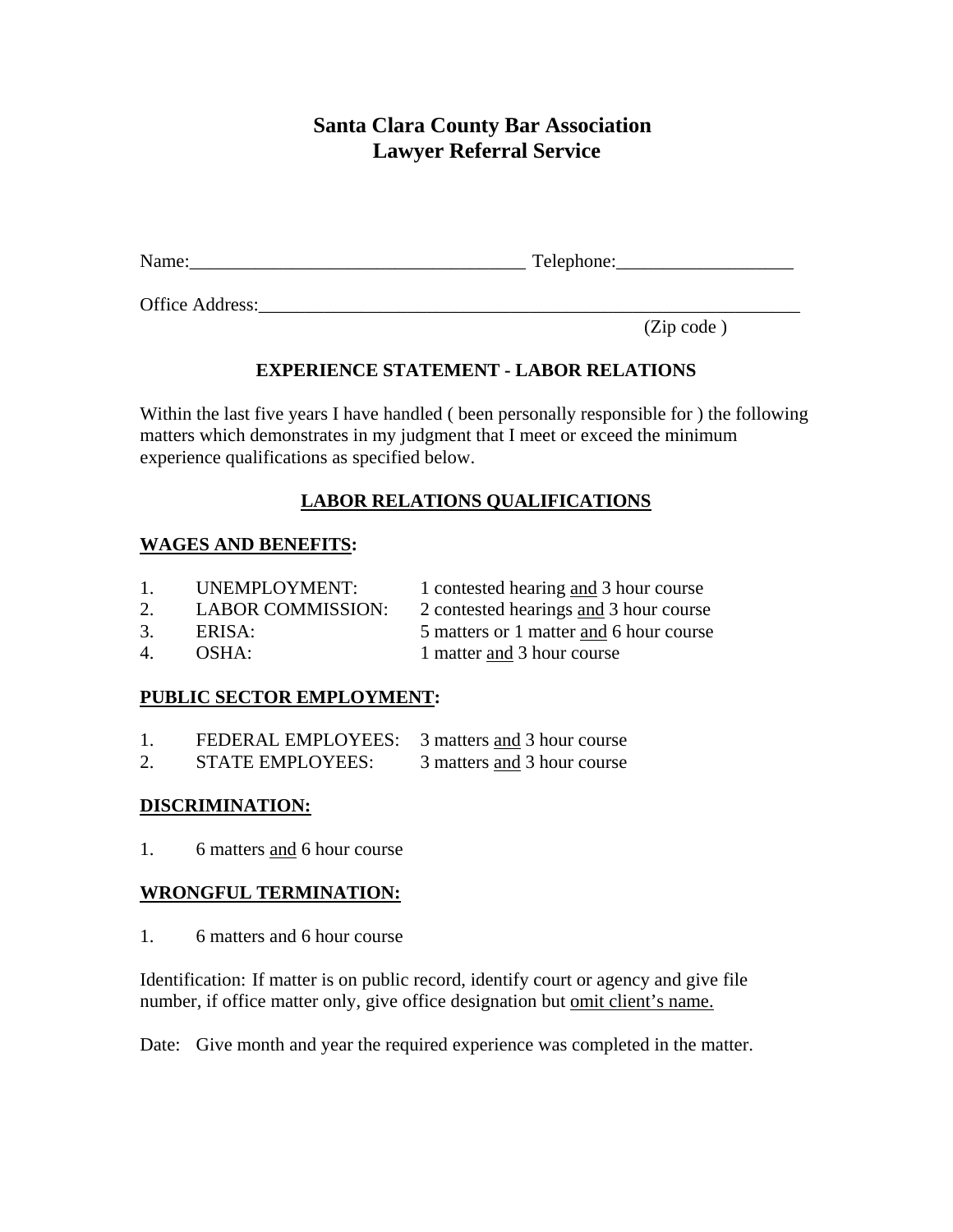# **WAGES AND BENEFITS**

| 1.                   | <b>UNEMPLOYMENT:</b> (identification and date)                                                                                                                                                                                 |  |
|----------------------|--------------------------------------------------------------------------------------------------------------------------------------------------------------------------------------------------------------------------------|--|
|                      | First Matter:                                                                                                                                                                                                                  |  |
|                      |                                                                                                                                                                                                                                |  |
|                      |                                                                                                                                                                                                                                |  |
| 2. LABOR COMMISSION: |                                                                                                                                                                                                                                |  |
|                      | First Matter:                                                                                                                                                                                                                  |  |
|                      | Second Matter:<br><u>Second Matter:</u>                                                                                                                                                                                        |  |
|                      | Date: $\frac{1}{2}$ Date:                                                                                                                                                                                                      |  |
|                      |                                                                                                                                                                                                                                |  |
| 3.<br><b>ERISA:</b>  |                                                                                                                                                                                                                                |  |
|                      | First Matter:                                                                                                                                                                                                                  |  |
|                      |                                                                                                                                                                                                                                |  |
|                      |                                                                                                                                                                                                                                |  |
|                      |                                                                                                                                                                                                                                |  |
|                      |                                                                                                                                                                                                                                |  |
|                      | Course: Date: Date:                                                                                                                                                                                                            |  |
|                      |                                                                                                                                                                                                                                |  |
| 4.<br><b>OSHA:</b>   |                                                                                                                                                                                                                                |  |
|                      |                                                                                                                                                                                                                                |  |
|                      | Course: 2000 Course 2000 Course 2000 Course 2000 Course 2000 Course 2000 Course 2000 Course 2000 Course 2000 Course 2000 Course 2000 Course 2000 Course 2000 Course 2000 Course 2000 Course 2000 Course 2000 Course 2000 Cours |  |
|                      |                                                                                                                                                                                                                                |  |

PUBLIC SECTOR EMPLOYMENT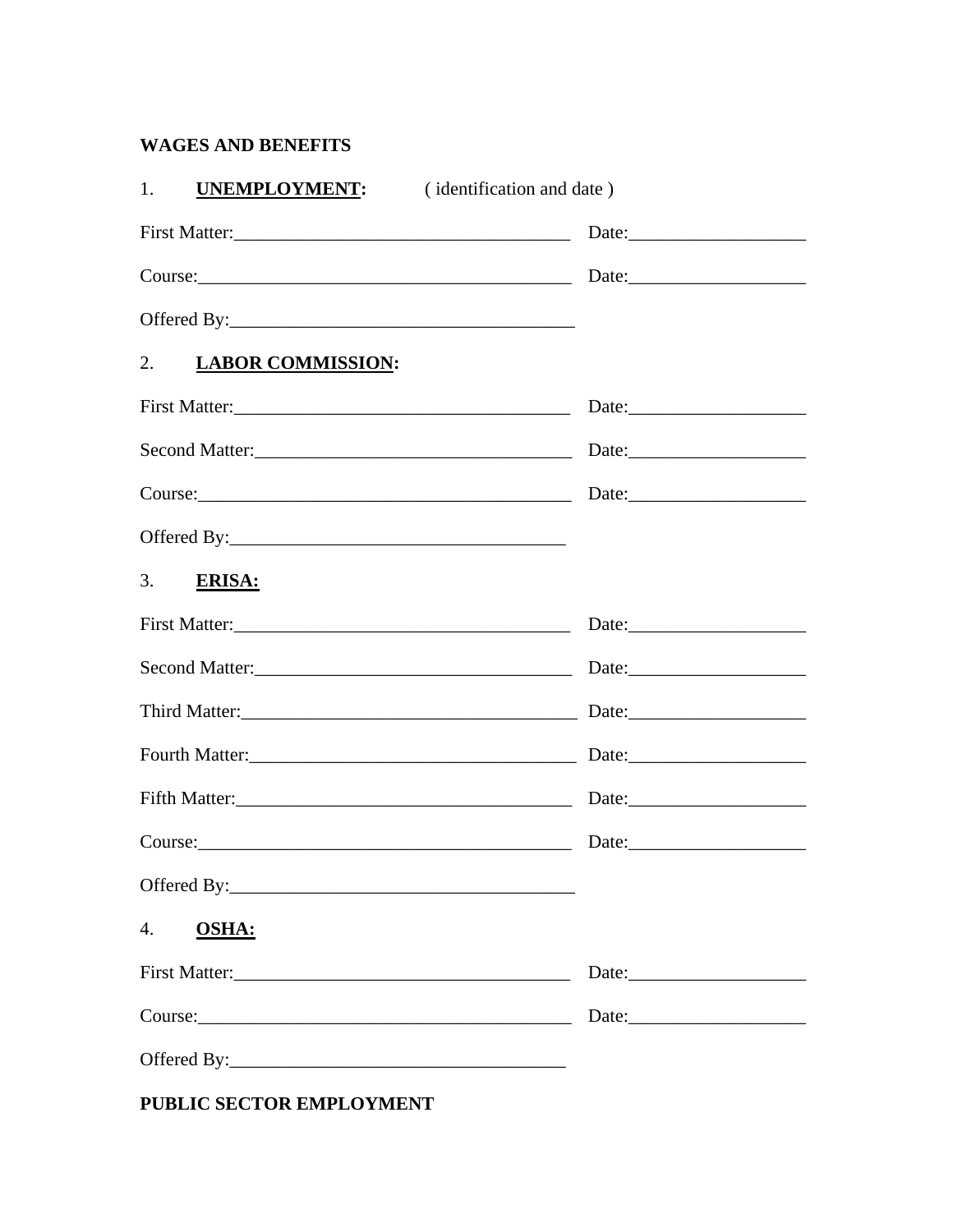#### $1.$ **FEDERAL EMPLOYEES:**

|                                                                                                                                                                                                                               | Date:                     |
|-------------------------------------------------------------------------------------------------------------------------------------------------------------------------------------------------------------------------------|---------------------------|
|                                                                                                                                                                                                                               | Date:                     |
|                                                                                                                                                                                                                               | Date:                     |
|                                                                                                                                                                                                                               | Date:                     |
| 2. STATE EMPLOYEES:                                                                                                                                                                                                           |                           |
|                                                                                                                                                                                                                               |                           |
|                                                                                                                                                                                                                               |                           |
|                                                                                                                                                                                                                               | Date: $\frac{1}{2}$ Date: |
|                                                                                                                                                                                                                               | Date: $\frac{1}{2}$ Date: |
|                                                                                                                                                                                                                               |                           |
| 3. DISCRIMINATION:                                                                                                                                                                                                            |                           |
|                                                                                                                                                                                                                               |                           |
|                                                                                                                                                                                                                               |                           |
|                                                                                                                                                                                                                               |                           |
|                                                                                                                                                                                                                               |                           |
|                                                                                                                                                                                                                               |                           |
|                                                                                                                                                                                                                               |                           |
| Course: 2000 Date: 2000 Date: 2000 Date: 2000 Date: 2000 Date: 2000 Date: 2000 Date: 2000 Date: 2000 Date: 2000 Date: 2000 Date: 2000 Date: 2000 Date: 2000 Date: 2000 Date: 2000 Date: 2000 Date: 2000 Date: 2000 Date: 2000 |                           |
|                                                                                                                                                                                                                               |                           |